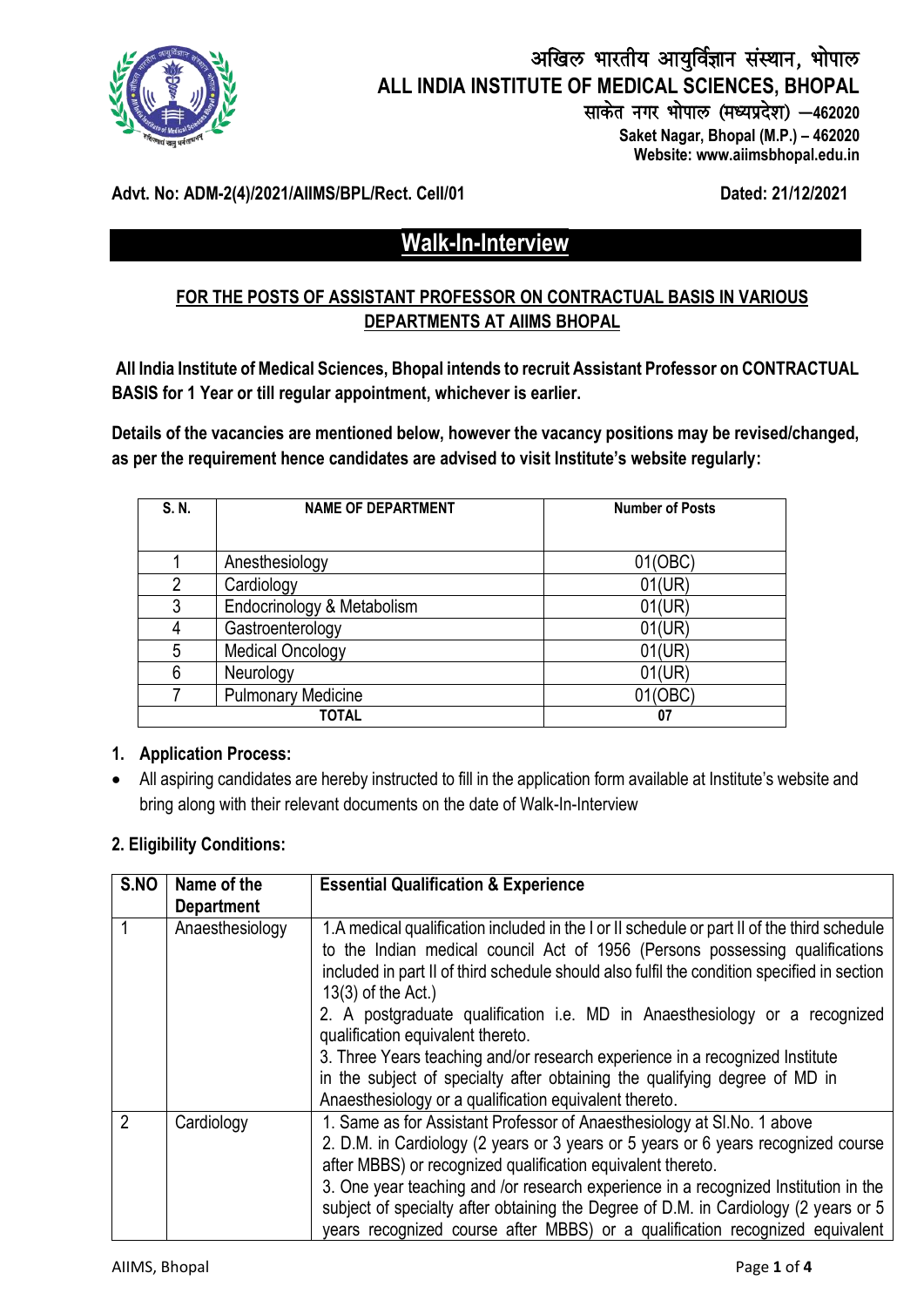|   |                           | thereto. However, no experience is necessary for the candidates possessing three       |
|---|---------------------------|----------------------------------------------------------------------------------------|
|   |                           | years or six years recognized Degree of D.M. in Cardiology.                            |
| 3 | Endocrinology &           | 1. Same as for Assistant Professor of Anaesthesiology at SI. No. 1 above               |
|   | Metabolism                | 2. D.M. in Endocrinology & Metabolism (2 years or 3 years or 5 years or 6 years        |
|   |                           | recognized course after MBBS) or recognized qualification equivalent thereto           |
|   |                           | 3. One year teaching and /or research experience in a recognized Institution in        |
|   |                           | the subject of specialty after obtaining the Degree of D.M. in Endocrinology &         |
|   |                           | Metabolism (2 years or 5 years recognized course after MBBS) or a qualification        |
|   |                           | recognized equivalent thereto. However, no experience is necessary for the             |
|   |                           | candidates possessing three years or six years recognized Degree of D.M. in            |
|   |                           | Endocrinology & Metabolism                                                             |
| 4 | Gastroenterology          | 1. Same as for Assistant Professor of Anaesthesiology at SI. No. 1 above               |
|   |                           | 2. D.M. in Gastroenterology (2 years or 3 years or 5 years or 6 years recognized       |
|   |                           | course after MBBS) or recognized qualification equivalent thereto.                     |
|   |                           | 3. One year teaching and /or research experience in a recognized Institution in        |
|   |                           | the subject of specialty after obtaining the Degree of D.M. in Gastroenterology        |
|   |                           | (2 years or 5 years recognized course after MBBS) or a qualification recognized        |
|   |                           | equivalent thereto. However, no experience is necessary for the candidates             |
|   |                           | possessing three years or six years recognized Degree of D.M. in                       |
|   |                           | Gastroenterology                                                                       |
| 5 | <b>Medical Oncology</b>   | 1. Same as for Assistant Professor of Anaesthesiology at SI. No. 1 above               |
|   |                           | 2. D.M. in Medical Oncology(2 years or 3 years or 5 years or 6 years recognized        |
|   |                           | course after MBBS) or recognized qualification equivalent thereto.                     |
|   |                           | 3. One year teaching and /or research experience in a recognized Institution in the    |
|   |                           | subject of specialty after obtaining the Degree of D.M. in Medical Oncology (2 years   |
|   |                           | or 5 years recognized course after MBBS) or a qualification recognized equivalent      |
|   |                           | thereto. However, no experience is necessary for the candidates possessing three       |
|   |                           | years or six years recognized Degree of D.M. in Medical Oncology                       |
| 6 | Neurology                 | 1. Same as for Assistant Professor of Anaesthesiology at SI. No. 1 above               |
|   |                           | 2. D.M. in Neurology (2 years or 3 years or 5 years or 6 years recognized course       |
|   |                           | after MBBS) or recognized qualification equivalent thereto.                            |
|   |                           | 3. One year teaching and /or research experience in a recognized Institution in the    |
|   |                           | subject of specialty after obtaining the Degree of D.M. in Neurology (2 years or 5     |
|   |                           | years recognized course after MBBS) or a qualification recognized equivalent           |
|   |                           | thereto. However, no experience is necessary for the candidates possessing three       |
|   |                           | years or six years recognized Degree of D.M. in Neurology                              |
| 7 | <b>Pulmonary Medicine</b> | 1. Same as for Assistant Professor of Anaesthesiology at SI. No. 1 above               |
|   |                           | 2. D.M. in Pulmonary Medicine (2 years or 3 years or 5 years or 6 years recognized     |
|   |                           | course after MBBS) or recognized qualification equivalent thereto.                     |
|   |                           | 3. One year teaching and /or research experience in a recognized Institution in the    |
|   |                           | subject of specialty after obtaining the Degree of D.M. in Pulmonary Medicine (2 years |
|   |                           | or 5 years recognized course after MBBS) or a qualification recognized equivalent      |
|   |                           | thereto. However, no experience is necessary for the candidates possessing three       |
|   |                           | years or six years recognized Degree of D.M. in Pulmonary Medicine                     |

### 1. **Important Notes:**

- a) The above vacancies are provisional and subject to variation. The Director, AIIMS Bhopal reserves the right to vary the vacancies including reserved vacancies as per the Govt. of India rules/circulars and requirements. The reservation is as per the roster provided by the Ministry of Health & Family Welfare, Government of India.
- b) Experience and all other prescribed qualifications will be counted on date of interview, as and when conducted.
- c) The period of experience shall be counted after obtaining the prescribed qualification.
- d) The employment will be purely on contractual basis and under no circumstances are linked to regular appointments and cannot be regularized at any stage.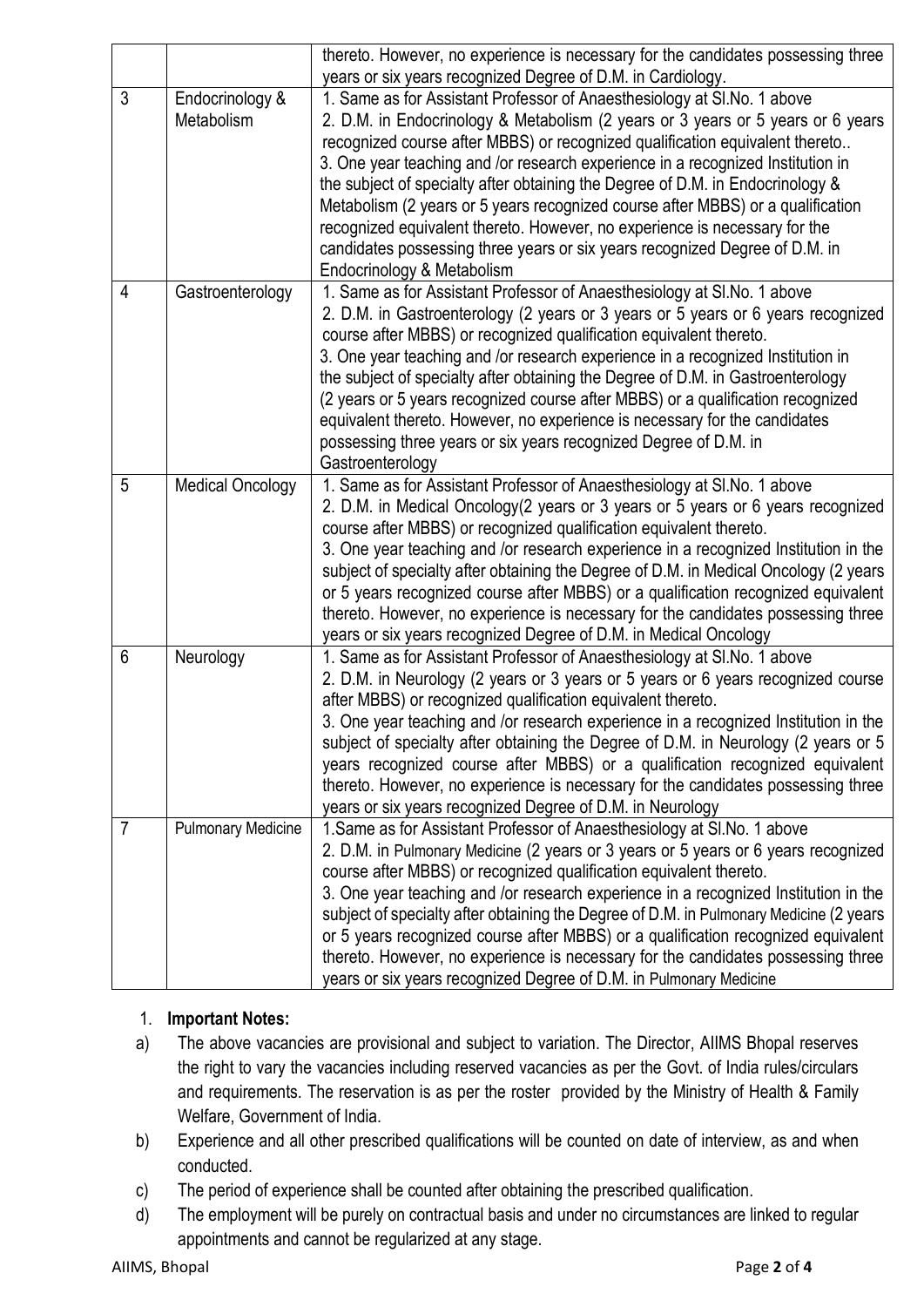- e) The emoluments will be consolidated in nature as determined by the competent authority.
- f) The appointment can be terminated by the competent authority any time before one year also, without assigning any reason thereof.
- g) Director, AIIMS Bhopal reserve the rights to cancel the advertisement at any point of time without prior notice or fill up less number of posts as advertised depending upon the institutional requirements.

#### **2. Remuneration (Consolidated): Assistant Professor - Rs. 1,42,000/- per month.**

- **3. Application Fees**:
- The application fee for General/OBC category Rs. 2,000/-.
- Fees to be paid by Demand Draft only in favour of **"DIRECTOR AIIMS Bhopal"**
- No application fee for SC/ST/PwD Candidates.
- Fee once remitted will not be refunded.
- **4. From other Institute:** Those who are working in Central/State Government/Semi Government/ Autonomous body have to submit "No Objection Certificate" from their respective organization at the time of interview, failing which the candidate will not be permitted to attend the interview and the candidature will be rejected.

## **5. Age Limit:**

- Not exceeding 50 (Fifty) years as on the date of interview**.**
- Age relaxation to other categories of the candidates will also be applicable as per the DoPT instructions.
- Candidates applying under any of the reserved category posts, viz. SC/ST/OBC/PwD will be considered subject to Caste/Disability Certificate issued by the Appropriate/Competent Authority on the prescribed format. Community should be clearly and legibly mentioned in the Certificate.
- OBC candidate's eligibility will be based on the caste(s) borne in the Central List of Government of India. OBC candidate(s) should not belongs to Creamy Layer and their sub-caste should be match with the entries in Central List of OBC, failing which their candidatures will not be considered under any of the applied reserved category post(s).

| S. No. | Category                                     | Age Relaxation permissible beyond the<br>upper age limit |
|--------|----------------------------------------------|----------------------------------------------------------|
|        | SC/ST                                        | 05 Years                                                 |
| n      | <b>OBC</b>                                   | 03 Years                                                 |
| 2      | PwD                                          | 10 Years                                                 |
| 4      | Government Servant (As per DoPT instruction) | 05 Years                                                 |

- Only such persons would be eligible for reservation under PwD quota in service/posts who suffer from not less than 40% of physical disability. Person who wants to avail the benefit of reservation would have to submit a Disability Certificate as issued by a Competent Authority in prescribed format.
- Reservation for Economically Weaker Sections (EWSs) shall be applicable as per Govt.of India policy Office Memorandum No. 36039/1/2019-Estt (Res) DoPT dated 19thJanuary,2019 and 31st January, 2019.
	- 6. *Date & Time of Reporting, Screening and Interview: 29/12/2021 09:30 AM Onwards. Candidates are advised to report at 09:30 a.m. Any candidates who reports after 10:00 am will not be permitted unless due to exceptional exigencies;* The screening will be conducted from 10:00 a.m. onwards. The interviews are likely to be from 2:00 pm.
	- *7.* **Place of Interview:** The interviews will be held at Medical College **AIIMS, BHOPAL**, *No TA/DA will be paid for appearing in the interview.*